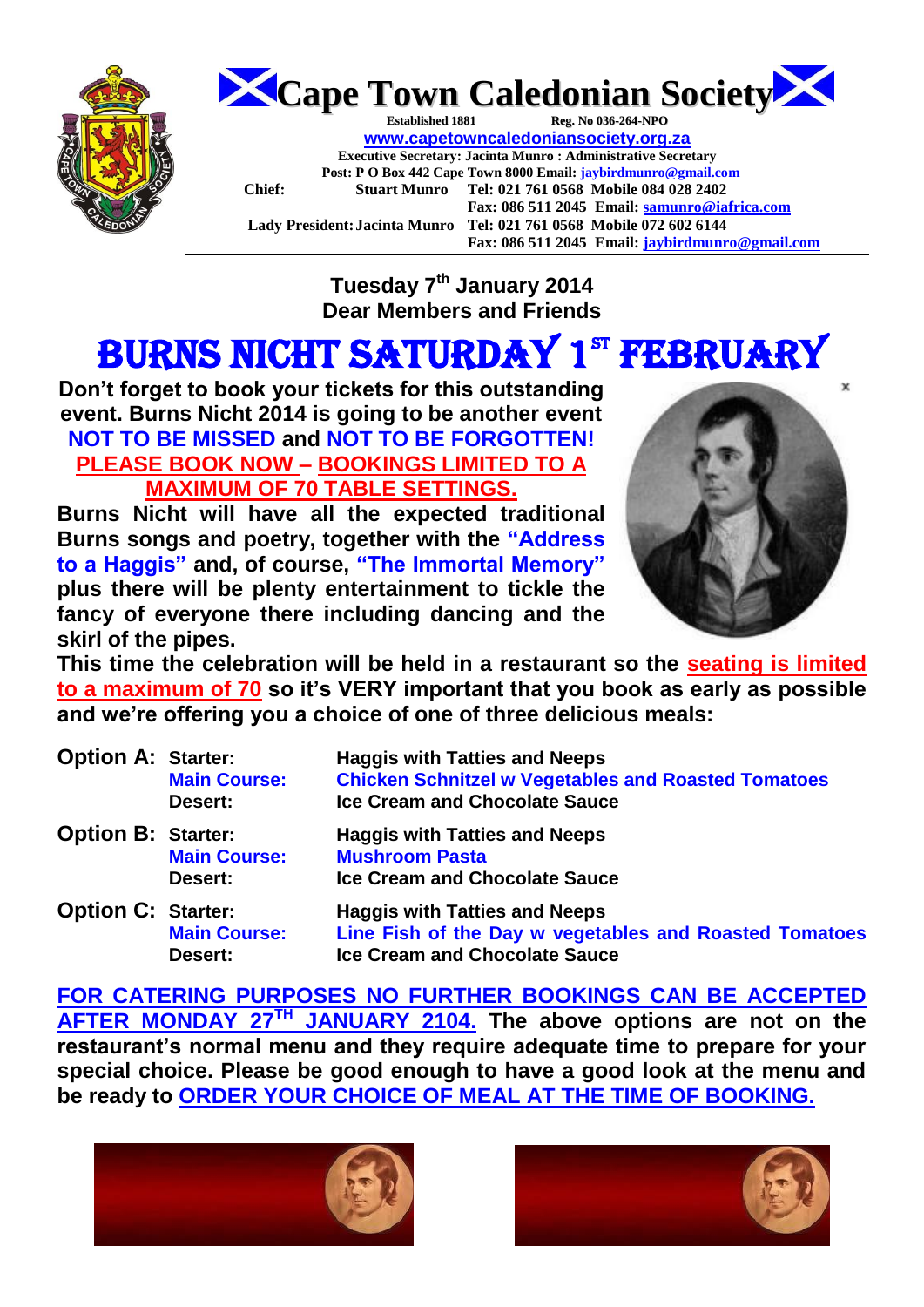### *!!BREAKING NEWS!!*

#### *We have just had confirmation that the British High Commissioner H.E. Mrs Judith Macgregor CMG LVO, accompanied by her husband John, will be joining us from Pretoria on the night.*

**Details of what, where and when etc.:**

- **Date: Saturday 1st February 2014**
- **Time: 18h00(6pm) for 18h30(6.30pm) until whatever…….**
- **Dress: Smart/Tartan**
- **Venue: The Italian Kitchen**
- **Address: Newlands Quarter, cnr Dean and Main Streets, Newlands.** *(Where the first Spur used to be - directions below.)*
- **Tickets: R150.00 per person – Members R165.00 per person – Non Members Cash Bar facilities available on the night**

#### **Directions:**



#### **Driving on the M3:**

**Take the Princess Ann off-ramp towards Newlands. Keep to your right and turn right into Newlands Avenue. Shortly after turning there is a pedestrian crossing with traffic lights – continue to the next set of traffic lights at Dean Street and turn left into Dean Street. Continue down until you reach the corner of Main Street and Dean Street on your left.**  *(Main Road is at the end of Dean* 

*Street at the traffic lights. If you get that far you have gone too far and passed Main Street two roads up Dean Street from Main Road.)*  **Driving on Main Road, Newlands:** 

*From Claremont***, turn left into Dean Street at the traffic lights.** 

*From Rondebosch***, turn right into Dean Street at the traffic lights.**

**Main Street is two roads up from Main Road, on your left.**

*Please be aware that parking is at a premium in both Dean and Main Streets so arrive a little early to avoid a long walk.*

**Bookings are selling FAST so I recommend that you BOOK NOW to avoid being disappointed – when we reach 70 we cannot accept any more bookings and we MUST have your booking by Monday 27th January for catering purposes and to ensure you will have a place at a table.**

## **A Booking Form is on the next page**

**PLEASE TAKE NOTE OF THE IMPORTANT INFORMATION REGARDING CANCELLATIONS**